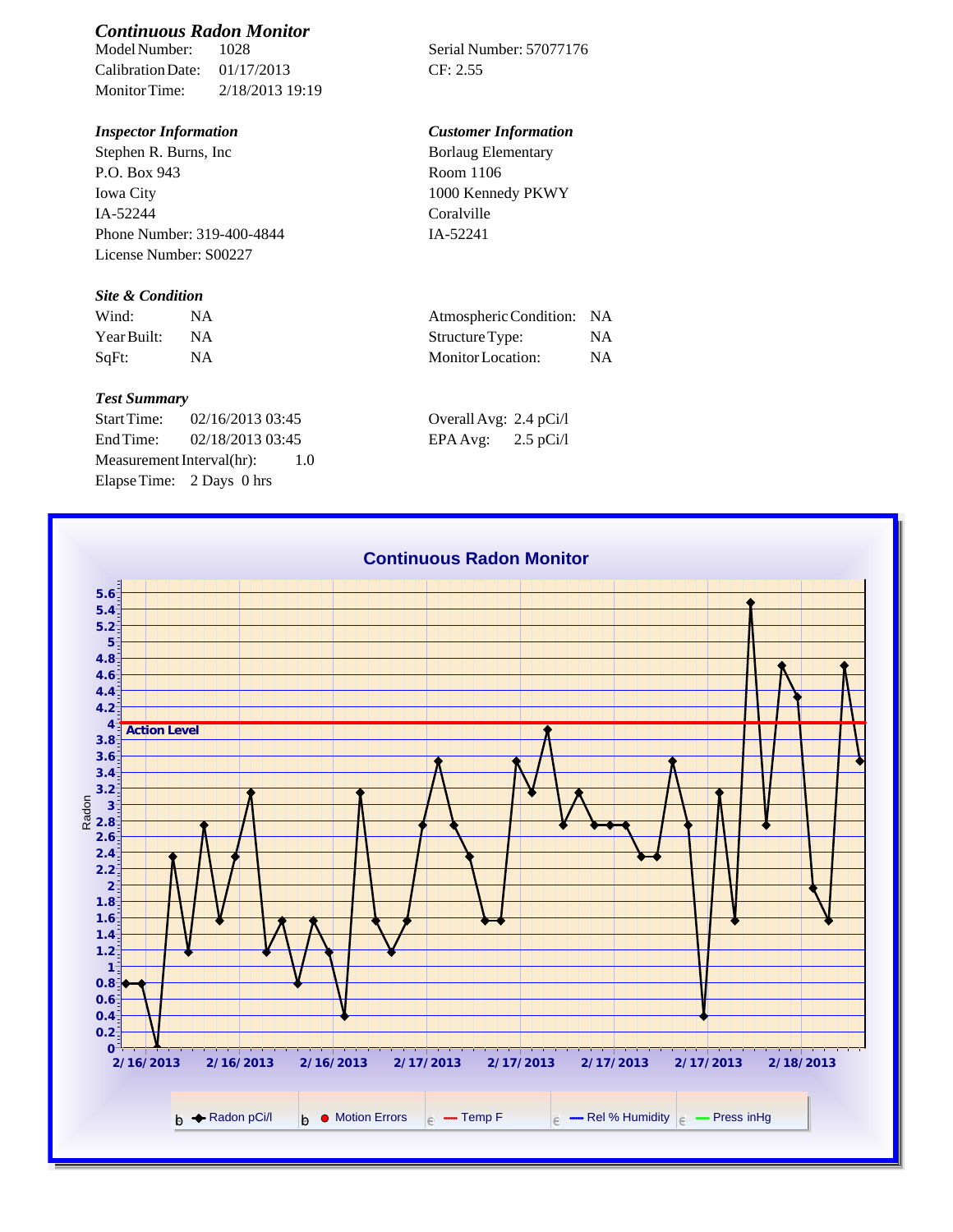| ******* | *******<br>02/16/2013 |              |
|---------|-----------------------|--------------|
| Time    | <b>Counts</b>         | <b>Flags</b> |
|         | pCi/l                 |              |
| 04:45   | 0.8                   |              |
| 05:45   | 0.8                   |              |
| 06:45   | 0.0                   |              |
| 07:45   | 2.4                   |              |
| 08:45   | 1.2                   |              |
| 09:45   | 2.7                   |              |
| 10:45   | 1.6                   |              |
| 11:45   | 2.4                   |              |
| 12:45   | 3.1                   |              |
| 13:45   | 1.2                   |              |
| 14:45   | 1.6                   |              |
| 15:45   | 0.8                   |              |
| 16:45   | 1.6                   |              |
| 17:45   | 1.2                   |              |
| 18:45   | 0.4                   |              |
| 19:45   | 3.1                   |              |
| 20:45   | 1.6                   |              |
| 21:45   | 1.2                   |              |
| 22:45   | 1.6                   |              |
| 23:45   | 2.7                   |              |

| ******* | 02/17/2013 | *******      |  |
|---------|------------|--------------|--|
| Time    | Counts     | <b>Flags</b> |  |
|         | pCi/l      |              |  |
| 00:45   | 3.5        |              |  |
| 01:45   | 2.7        |              |  |
| 02:45   | 2.4        |              |  |
| 03:45   | 1.6        |              |  |
| 04:45   | 1.6        |              |  |
| 05:45   | 3.5        |              |  |
| 06:45   | 3.1        |              |  |
| 07:45   | 3.9        |              |  |
| 08:45   | 2.7        |              |  |
| 09:45   | 3.1        |              |  |
| 10:45   | 2.7        |              |  |
| 11:45   | 2.7        |              |  |
| 12:45   | 2.7        |              |  |
| 13:45   | 2.4        |              |  |
| 14:45   | 2.4        |              |  |
| 15:45   | 3.5        |              |  |
| 16:45   | 2.7        |              |  |
| 17:45   | 0.4        |              |  |
| 18:45   | 3.1        |              |  |
| 19:45   | 1.6        |              |  |
| 20:45   | 5.5        |              |  |

21:45 2.7

SUN NUCLEAR

e